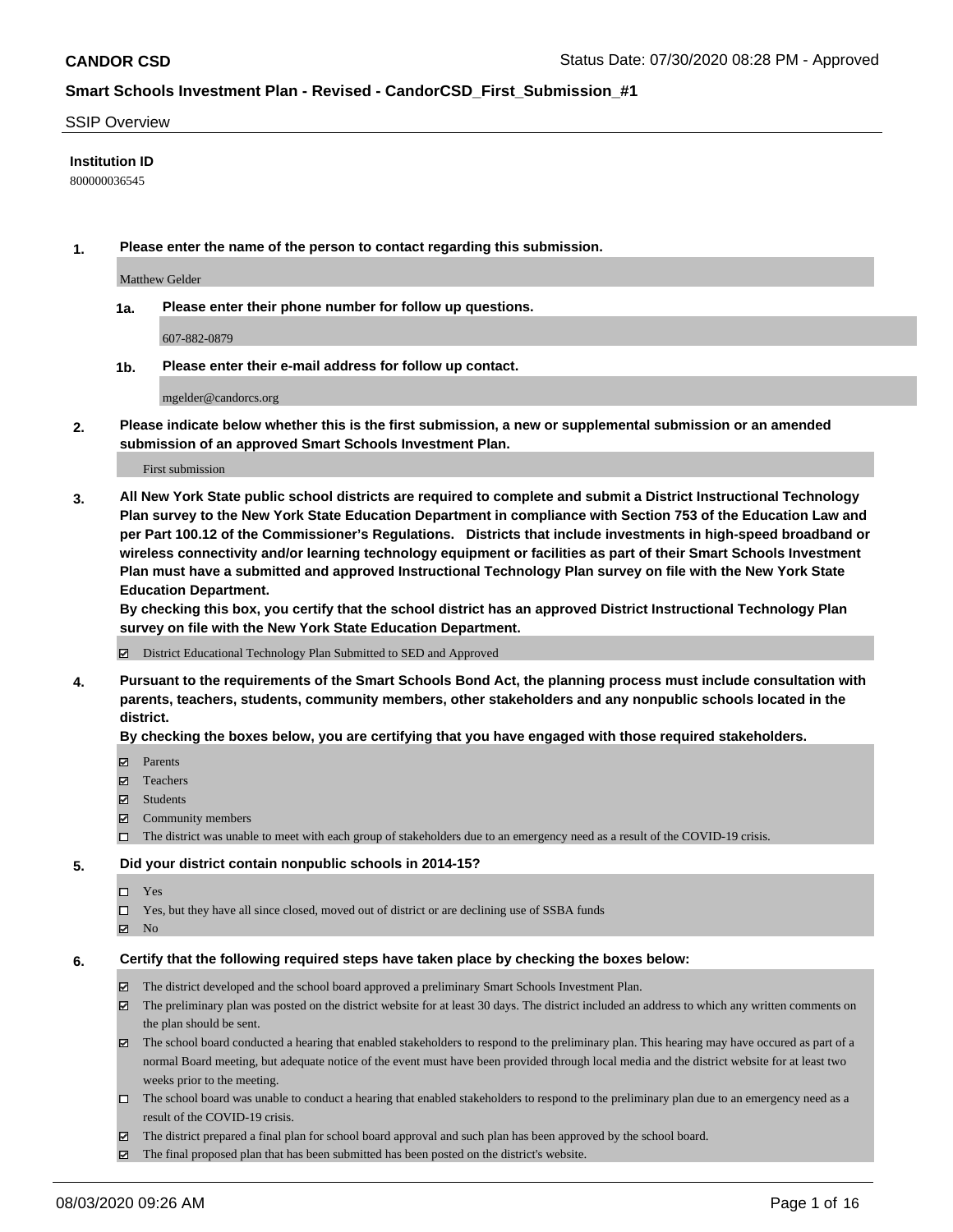SSIP Overview

**6a. Please upload the proposed Smart Schools Investment Plan (SSIP) that was posted on the district's website, along with any supporting materials. Note that this should be different than your recently submitted Educational Technology Survey. The Final SSIP, as approved by the School Board, should also be posted on the website and remain there during the course of the projects contained therein.**

Preliminary\_Smart\_Schools\_Investment\_Plan.pdf

**6b. Enter the webpage address where the final Smart Schools Investment Plan is posted. The Plan should remain posted for the life of the included projects.**

http://www.candorcsd.org/files/1915/7686/3569/Smart\_Schools\_Investment\_PlanSSIP\_BOE\_Approved\_\_dec\_2019.pdf

**7. Please enter an estimate of the total number of students and staff that will benefit from this Smart Schools Investment Plan based on the cumulative projects submitted to date.**

970

**8. An LEA/School District may partner with one or more other LEA/School Districts to form a consortium to pool Smart Schools Bond Act funds for a project that meets all other Smart School Bond Act requirements. Each school district participating in the consortium will need to file an approved Smart Schools Investment Plan for the project and submit a signed Memorandum of Understanding that sets forth the details of the consortium including the roles of each respective district.**

 $\Box$  The district plans to participate in a consortium to partner with other school district(s) to implement a Smart Schools project.

#### **9. Please enter the name and 6-digit SED Code for each LEA/School District participating in the Consortium.**

| <sup>1</sup> Partner LEA/District | ISED BEDS Code |
|-----------------------------------|----------------|
| (No Response)                     | (No Response)  |

#### **10. Please upload a signed Memorandum of Understanding with all of the participating Consortium partners.**

(No Response)

**11. Your district's Smart Schools Bond Act Allocation is:**

\$928,906

#### **12. Final 2014-15 BEDS Enrollment to calculate Nonpublic Sharing Requirement**

|            | Public Enrollment | Nonpublic Enrollment | Total Enrollment | INonpublic Percentage |
|------------|-------------------|----------------------|------------------|-----------------------|
| Enrollment | 748               |                      | 748.00           | 0.00                  |

**13. This table compares each category budget total, as entered in that category's page, to the total expenditures listed in the category's expenditure table. Any discrepancies between the two must be resolved before submission.**

|                                          | Sub-Allocations | <b>Expenditure Totals</b> | <b>Difference</b> |
|------------------------------------------|-----------------|---------------------------|-------------------|
| <b>School Connectivity</b>               | 0.00            | 0.00                      | 0.00              |
| Connectivity Projects for<br>Communities | 0.00            | 0.00                      | 0.00              |
| Classroom Technology                     | 364,098.00      | 364,098.00                | 0.00              |
| Pre-Kindergarten Classrooms              | 0.00            | 0.00                      | 0.00              |
| Replace Transportable<br>Classrooms      | 0.00            | 0.00                      | 0.00              |
| High-Tech Security Features              | 0.00            | 0.00                      | 0.00              |
| Nonpublic Loan                           | 0.00            | 0.00                      | 0.00              |
| Totals:                                  |                 |                           |                   |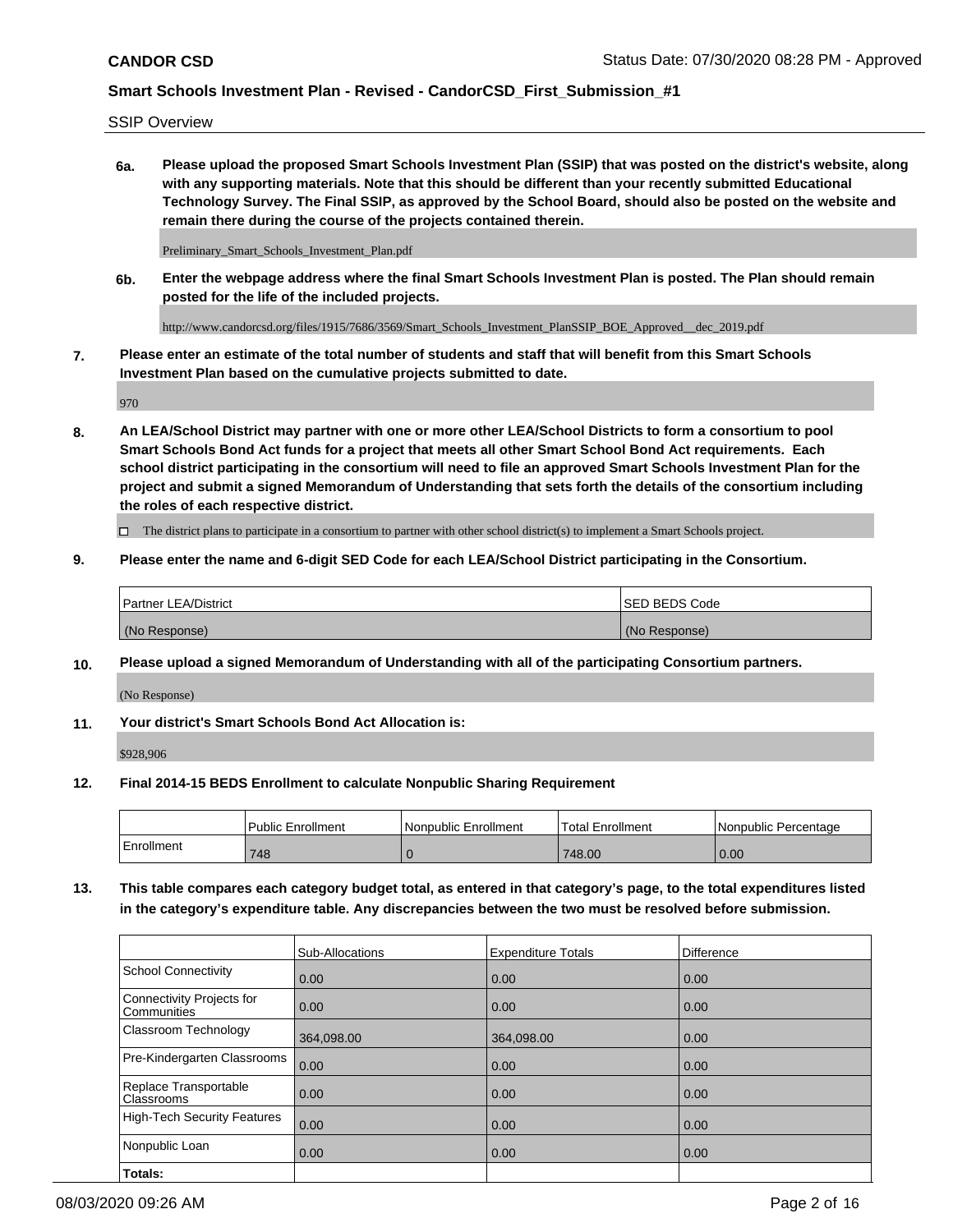SSIP Overview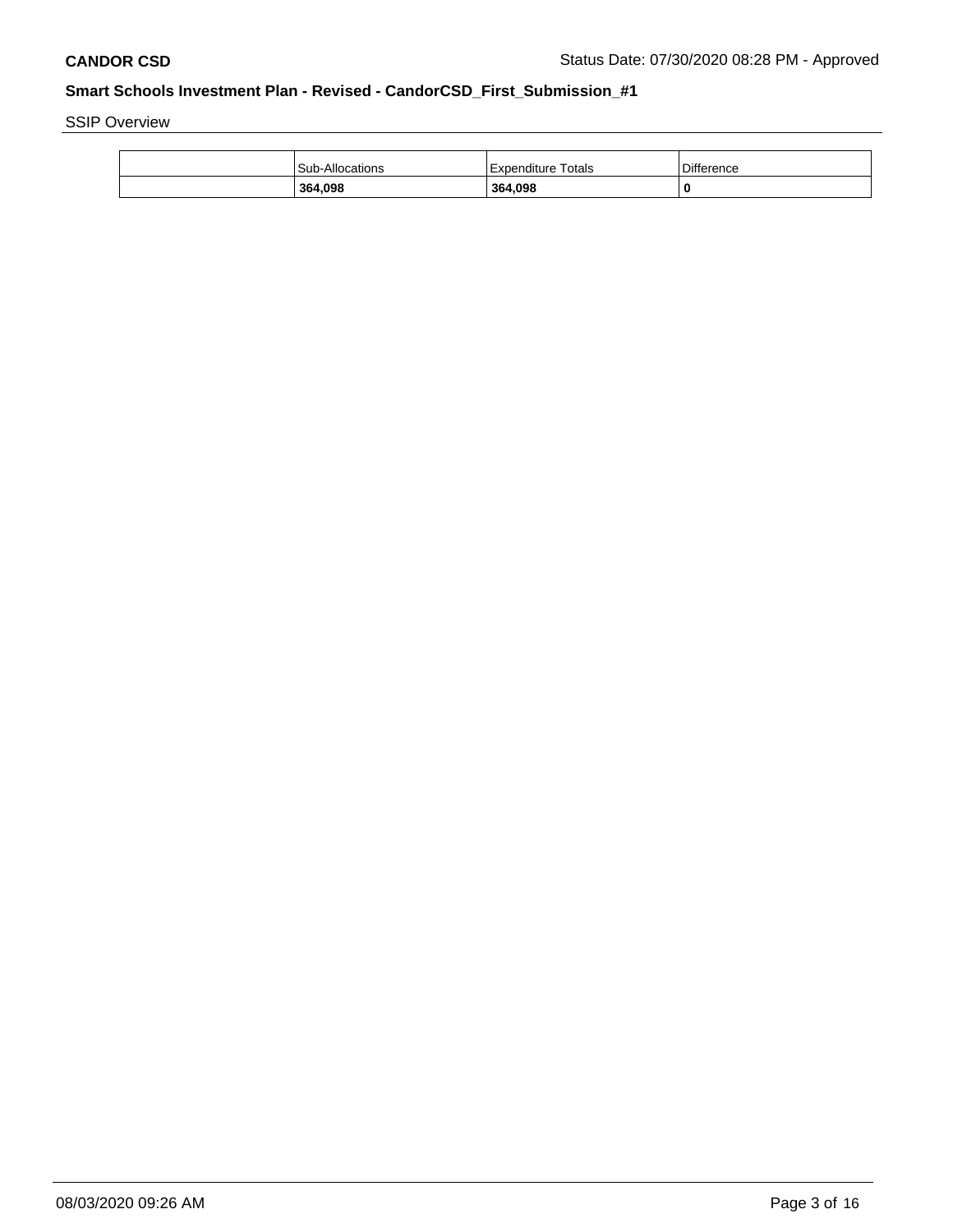School Connectivity

- **1. In order for students and faculty to receive the maximum benefit from the technology made available under the Smart Schools Bond Act, their school buildings must possess sufficient connectivity infrastructure to ensure that devices can be used during the school day. Smart Schools Investment Plans must demonstrate that:**
	- **• sufficient infrastructure that meets the Federal Communications Commission's 100 Mbps per 1,000 students standard currently exists in the buildings where new devices will be deployed, or**
	- **• is a planned use of a portion of Smart Schools Bond Act funds, or**
	- **• is under development through another funding source.**

**Smart Schools Bond Act funds used for technology infrastructure or classroom technology investments must increase the number of school buildings that meet or exceed the minimum speed standard of 100 Mbps per 1,000 students and staff within 12 months. This standard may be met on either a contracted 24/7 firm service or a "burstable" capability. If the standard is met under the burstable criteria, it must be:**

**1. Specifically codified in a service contract with a provider, and**

**2. Guaranteed to be available to all students and devices as needed, particularly during periods of high demand, such as computer-based testing (CBT) periods.**

**Please describe how your district already meets or is planning to meet this standard within 12 months of plan submission.**

(No Response)

**1a. If a district believes that it will be impossible to meet this standard within 12 months, it may apply for a waiver of this requirement, as described on the Smart Schools website. The waiver must be filed and approved by SED prior to submitting this survey.**

 $\Box$  By checking this box, you are certifying that the school district has an approved waiver of this requirement on file with the New York State Education Department.

**2. Connectivity Speed Calculator (Required). If the district currently meets the required speed, enter "Currently Met" in the last box: Expected Date When Required Speed Will be Met.**

|                  | l Number of     | Required Speed | Current Speed in | <b>Expected Speed</b> | <b>Expected Date</b>                |
|------------------|-----------------|----------------|------------------|-----------------------|-------------------------------------|
|                  | <b>Students</b> | l in Mbps      | <b>Mbps</b>      | to be Attained        | When Required                       |
|                  |                 |                |                  |                       | Within 12 Months ISpeed Will be Met |
| Calculated Speed | (No Response)   | 0.00           | (No Response)    | (No Response)         | (No Response)                       |

**3. Describe how you intend to use Smart Schools Bond Act funds for high-speed broadband and/or wireless connectivity projects in school buildings.**

(No Response)

**4. Describe the linkage between the district's District Instructional Technology Plan and how the proposed projects will improve teaching and learning. (There should be a link between your response to this question and your responses to Question 1 in Section IV - NYSED Initiatives Alignment: "Explain how the district use of instructional technology will serve as a part of a comprehensive and sustained effort to support rigorous academic standards attainment and performance improvement for students."** 

**Your answer should also align with your answers to the questions in Section II - Strategic Technology Planning and the associated Action Steps in Section III - Action Plan.)**

(No Response)

**5. If the district wishes to have students and staff access the Internet from wireless devices within the school building, or in close proximity to it, it must first ensure that it has a robust Wi-Fi network in place that has sufficient bandwidth to meet user demand.**

**Please describe how you have quantified this demand and how you plan to meet this demand.**

(No Response)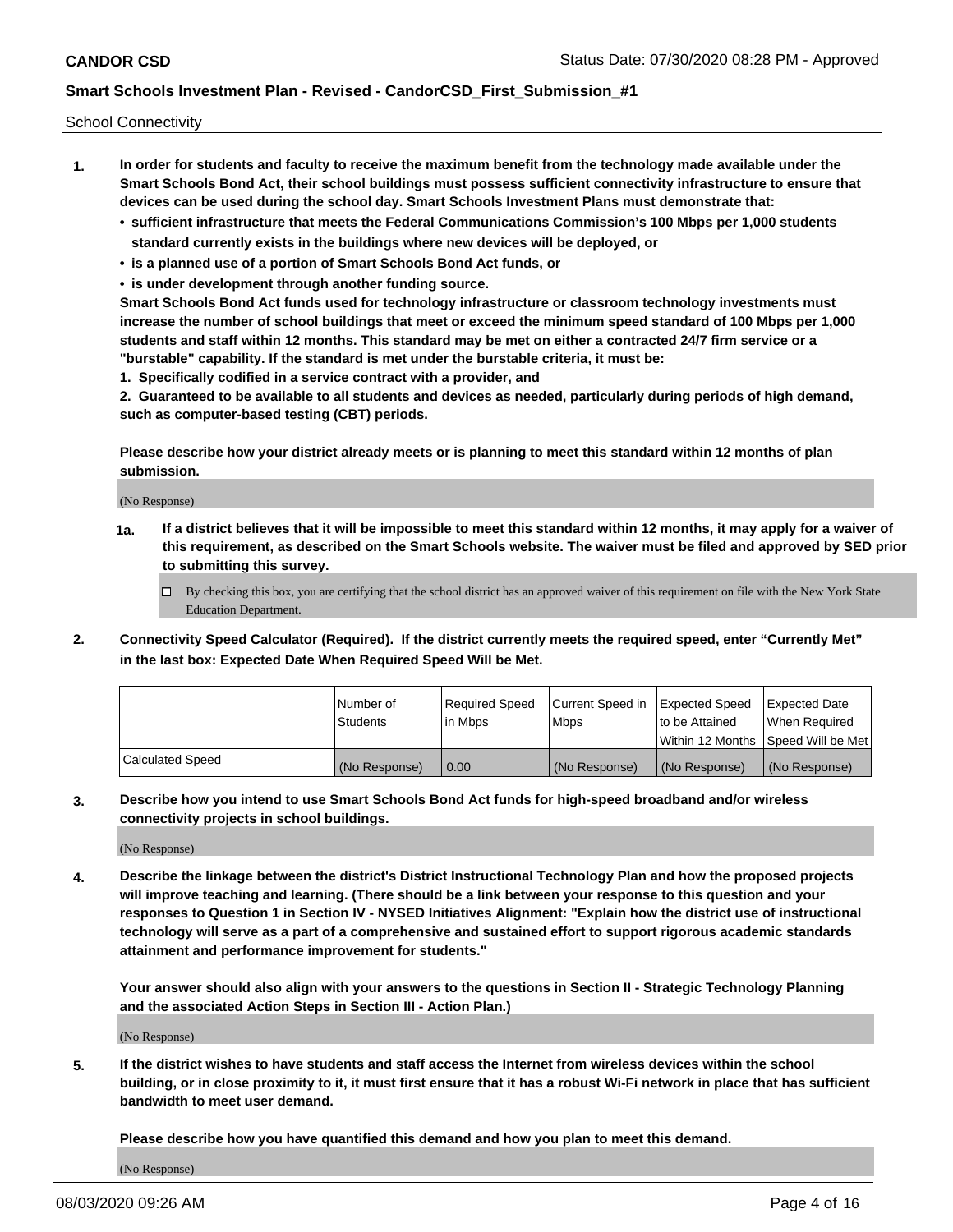School Connectivity

**6. Smart Schools plans with any expenditures in the School Connectivity category require a project number from the Office of Facilities Planning. Districts must submit an SSBA LOI and receive project numbers prior to submitting the SSIP. As indicated on the LOI, some projects may be eligible for a streamlined review and will not require a building permit.**

**Please indicate on a separate row each project number given to you by the Office of Facilities Planning.**

| Project Number |  |
|----------------|--|
| (No Response)  |  |

**7. Certain high-tech security and connectivity infrastructure projects may be eligible for an expedited review process as determined by the Office of Facilities Planning.**

### **Was your project deemed eligible for streamlined review?**

(No Response)

### **8. Include the name and license number of the architect or engineer of record.**

| Name          | License Number |
|---------------|----------------|
| (No Response) | (No Response)  |

### **9. Public Expenditures – Loanable (Counts toward the nonpublic loan calculation)**

| Select the allowable expenditure type.<br>Repeat to add another item under each type. | <b>PUBLIC</b> Items to be<br>l Purchased | Quantity           | Cost Per Item    | <b>Total Cost</b> |
|---------------------------------------------------------------------------------------|------------------------------------------|--------------------|------------------|-------------------|
| (No Response)                                                                         | (No Response)                            | l (No<br>Response) | (No<br>Response) | 0.00              |
|                                                                                       |                                          | U                  | 0.00             |                   |

### **10. Public Expenditures – Non-Loanable (Does not count toward nonpublic loan calculation)**

| Select the allowable expenditure<br>type.<br>Repeat to add another item under<br>each type. | <b>PUBLIC</b> Items to be purchased | Quantity      | Cost per Item | <b>Total Cost</b> |
|---------------------------------------------------------------------------------------------|-------------------------------------|---------------|---------------|-------------------|
| (No Response)                                                                               | (No Response)                       | (No Response) | (No Response) | 0.00              |
|                                                                                             |                                     |               | 0.00          |                   |

### **11. Final 2014-15 BEDS Enrollment to calculate Nonpublic Sharing Requirement (no changes allowed.)**

|            | Public Enrollment | l Nonpublic Enrollment | <b>Total Enrollment</b> | Nonpublic Percentage |
|------------|-------------------|------------------------|-------------------------|----------------------|
| Enrollment | 748               |                        | 748.00                  | 0.00                 |

### **12. Total Public Budget - Loanable (Counts toward the nonpublic loan calculation)**

|                                                      | Public Allocations | <b>Estimated Nonpublic Loan</b><br>Amount | Estimated Total Sub-Allocations |
|------------------------------------------------------|--------------------|-------------------------------------------|---------------------------------|
| Network/Access Costs                                 | (No Response)      | 0.00                                      | 0.00                            |
| School Internal Connections and<br><b>Components</b> | (No Response)      | 0.00                                      | 0.00                            |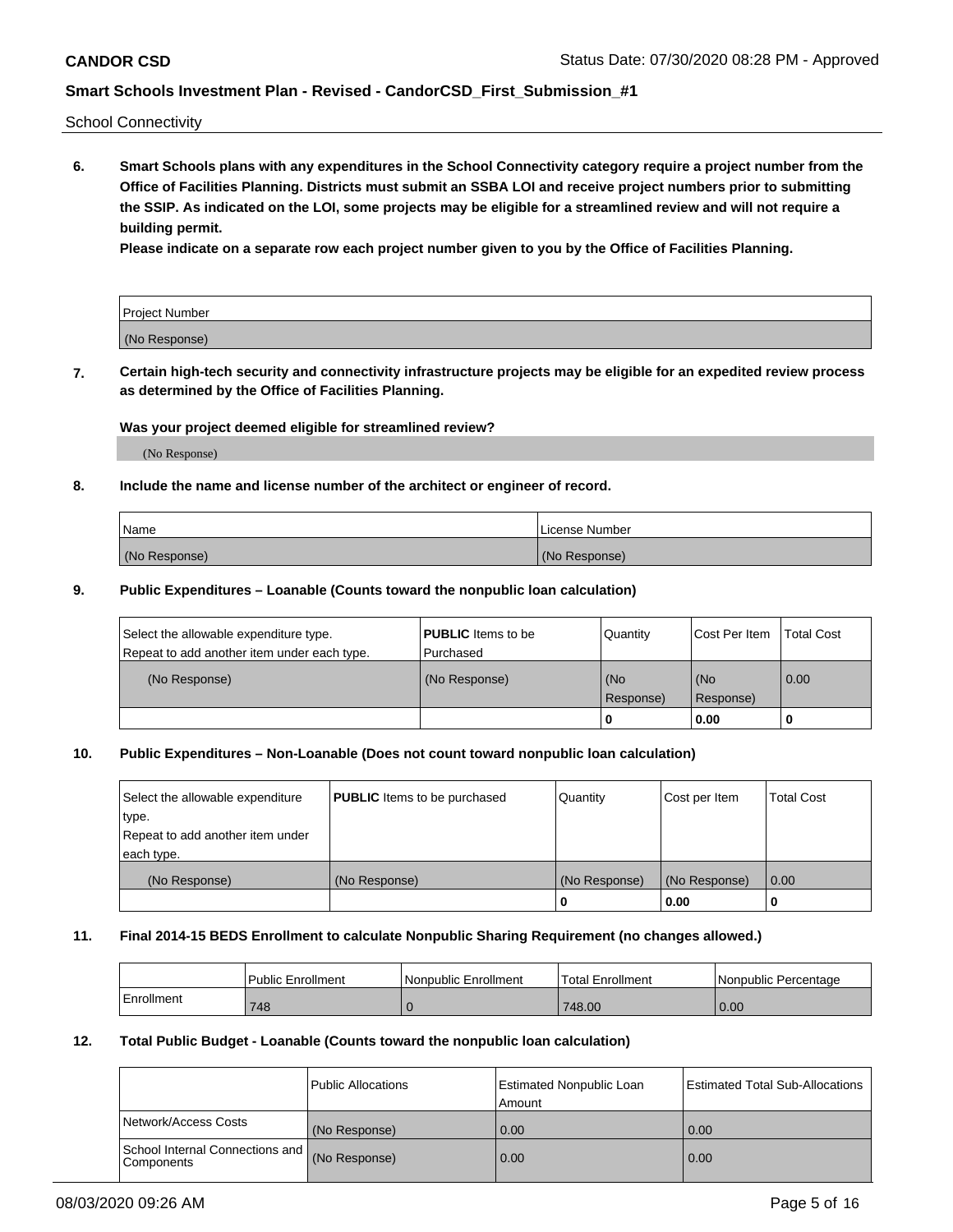School Connectivity

|         | Public Allocations | <b>Estimated Nonpublic Loan</b><br>l Amount | <b>Estimated Total Sub-Allocations</b> |
|---------|--------------------|---------------------------------------------|----------------------------------------|
| l Other | (No Response)      | 0.00                                        | 0.00                                   |
| Totals: | 0.00               | 0                                           |                                        |

# **13. Total Public Budget – Non-Loanable (Does not count toward the nonpublic loan calculation)**

| Sub-<br>Allocation |
|--------------------|
| (No Response)      |
| (No Response)      |
| (No Response)      |
| (No Response)      |
| (No Response)      |
| (No Response)      |
| (No Response)      |
| 0.00               |
|                    |

# **14. School Connectivity Totals**

|                          | Total Sub-Allocations |
|--------------------------|-----------------------|
| Total Loanable Items     | 0.00                  |
| Total Non-Ioanable Items | 0.00                  |
| Totals:                  | 0                     |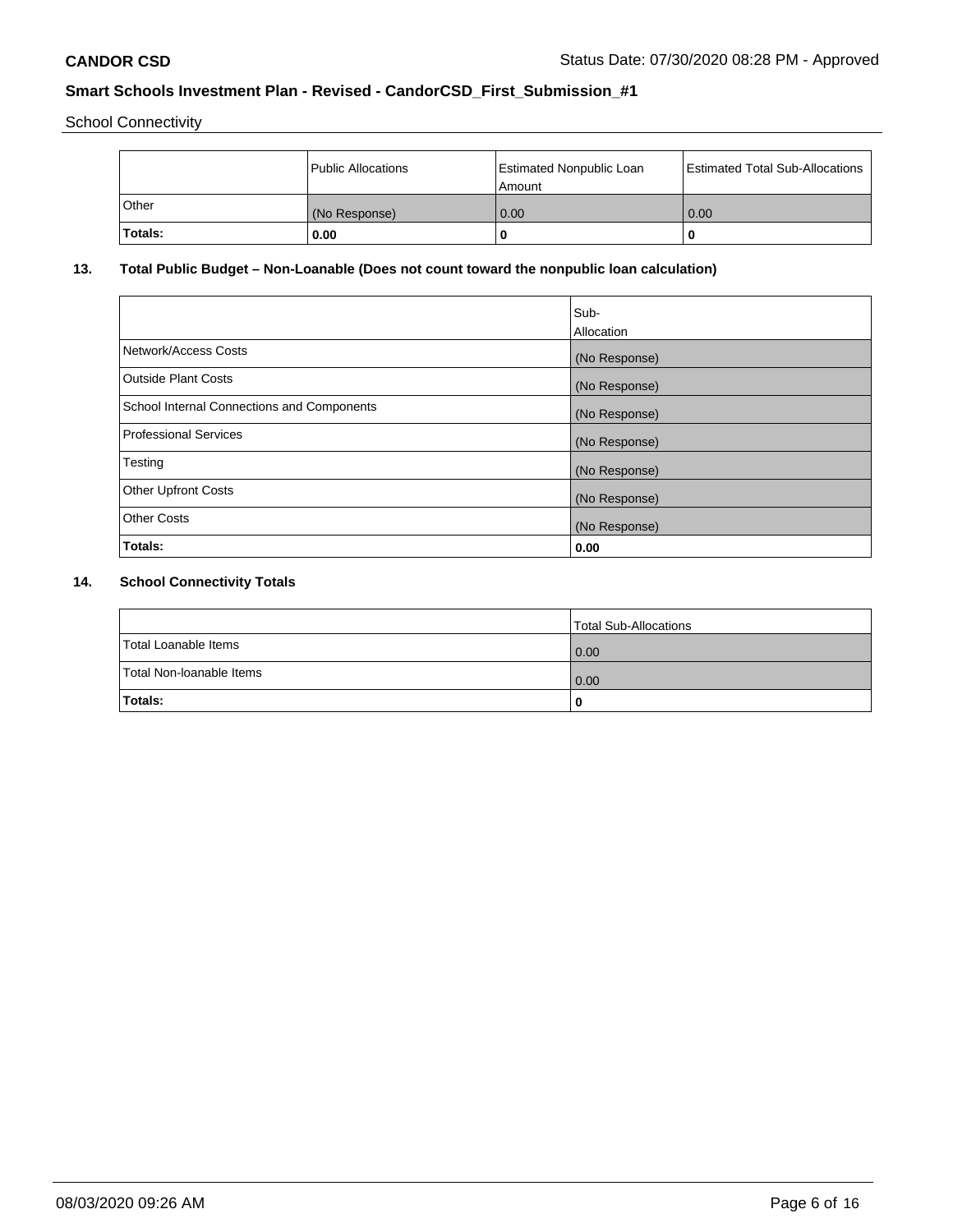Community Connectivity (Broadband and Wireless)

**1. Describe how you intend to use Smart Schools Bond Act funds for high-speed broadband and/or wireless connectivity projects in the community.**

(No Response)

**2. Please describe how the proposed project(s) will promote student achievement and increase student and/or staff access to the Internet in a manner that enhances student learning and/or instruction outside of the school day and/or school building.**

(No Response)

**3. Community connectivity projects must comply with all the necessary local building codes and regulations (building and related permits are not required prior to plan submission).**

 $\Box$  I certify that we will comply with all the necessary local building codes and regulations.

**4. Please describe the physical location of the proposed investment.**

(No Response)

**5. Please provide the initial list of partners participating in the Community Connectivity Broadband Project, along with their Federal Tax Identification (Employer Identification) number.**

| <b>Project Partners</b> | l Federal ID # |
|-------------------------|----------------|
| (No Response)           | (No Response)  |

**6. Please detail the type, quantity, per unit cost and total cost of the eligible items under each sub-category.**

| Select the allowable expenditure | Item to be purchased | Quantity      | Cost per Item | <b>Total Cost</b> |
|----------------------------------|----------------------|---------------|---------------|-------------------|
| type.                            |                      |               |               |                   |
| Repeat to add another item under |                      |               |               |                   |
| each type.                       |                      |               |               |                   |
| (No Response)                    | (No Response)        | (No Response) | (No Response) | 0.00              |
|                                  |                      | o             | 0.00          |                   |

**7. If you are submitting an allocation for Community Connectivity, complete this table.**

**Note that the calculated Total at the bottom of the table must equal the Total allocation for this category that you entered in the SSIP Overview overall budget.**

|                                    | Sub-Allocation |
|------------------------------------|----------------|
| Network/Access Costs               | (No Response)  |
| Outside Plant Costs                | (No Response)  |
| <b>Tower Costs</b>                 | (No Response)  |
| <b>Customer Premises Equipment</b> | (No Response)  |
| <b>Professional Services</b>       | (No Response)  |
| Testing                            | (No Response)  |
| <b>Other Upfront Costs</b>         | (No Response)  |
| <b>Other Costs</b>                 | (No Response)  |
| Totals:                            | 0.00           |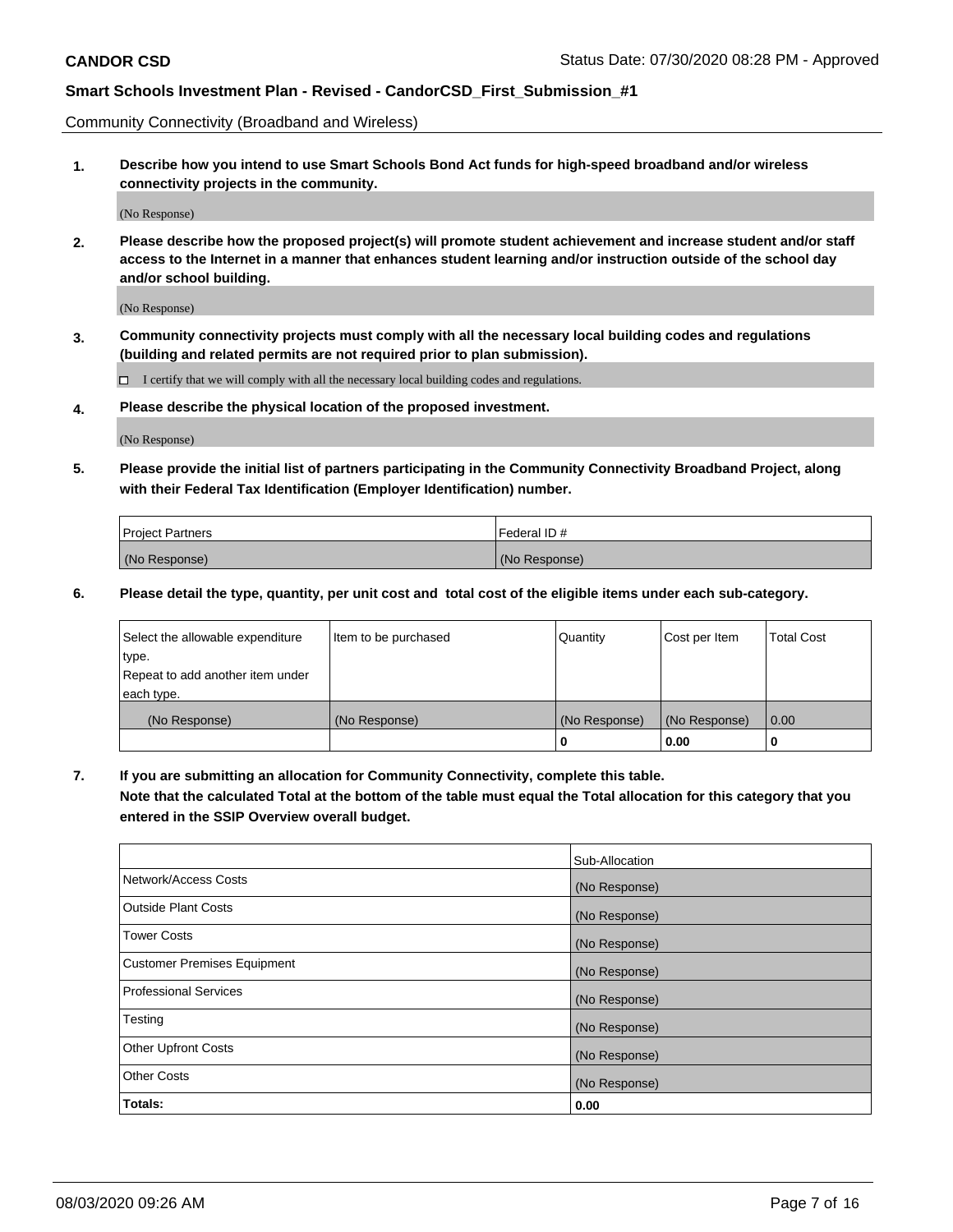### Classroom Learning Technology

**1. In order for students and faculty to receive the maximum benefit from the technology made available under the Smart Schools Bond Act, their school buildings must possess sufficient connectivity infrastructure to ensure that devices can be used during the school day. Smart Schools Investment Plans must demonstrate that sufficient infrastructure that meets the Federal Communications Commission's 100 Mbps per 1,000 students standard currently exists in the buildings where new devices will be deployed, or is a planned use of a portion of Smart Schools Bond Act funds, or is under development through another funding source. Smart Schools Bond Act funds used for technology infrastructure or classroom technology investments must increase the number of school buildings that meet or exceed the minimum speed standard of 100 Mbps per 1,000 students and staff within 12 months. This standard may be met on either a contracted 24/7 firm service or a "burstable" capability. If the standard is met under the burstable criteria, it must be:**

**1. Specifically codified in a service contract with a provider, and**

**2. Guaranteed to be available to all students and devices as needed, particularly during periods of high demand, such as computer-based testing (CBT) periods.**

**Please describe how your district already meets or is planning to meet this standard within 12 months of plan submission.**

Currently the district has two fiber connection that provide a guaranteed speed of 60Mbps providing the district with a minimum of 120Mbps. With a district enrollment of 757 students (2019 Beds data) and 120 staff members this provides more than enough bandwidth to meet the state requirement of 100Mbps

- **1a. If a district believes that it will be impossible to meet this standard within 12 months, it may apply for a waiver of this requirement, as described on the Smart Schools website. The waiver must be filed and approved by SED prior to submitting this survey.**
	- By checking this box, you are certifying that the school district has an approved waiver of this requirement on file with the New York State Education Department.
- **2. Connectivity Speed Calculator (Required). If the district currently meets the required speed, enter "Currently Met" in the last box: Expected Date When Required Speed Will be Met.**

|                  | l Number of | Required Speed | Current Speed in | <b>Expected Speed</b> | Expected Date                           |
|------------------|-------------|----------------|------------------|-----------------------|-----------------------------------------|
|                  | Students    | lin Mbps       | <b>Mbps</b>      | to be Attained        | When Reauired                           |
|                  |             |                |                  |                       | l Within 12 Months ISpeed Will be Met l |
| Calculated Speed | 757         | 75.70          | 120              | 120                   | current                                 |

**3. If the district wishes to have students and staff access the Internet from wireless devices within the school building, or in close proximity to it, it must first ensure that it has a robust Wi-Fi network in place that has sufficient bandwidth to meet user demand.**

**Please describe how you have quantified this demand and how you plan to meet this demand.**

The district currently has 809wireless Internet devices and laptops accessing both High School and Elementary School LANs. There are two Internet Security appliances, 18 routers, and 36 access points providing access to these devices. The current SSIP is primarily planned to replace current devices and is not expected to add significant demand on the wireless network. The district just completed a building project that upgraded all of our internal cabeling to CAT6 and upgraded all of our switches.

**4. All New York State public school districts are required to complete and submit an Instructional Technology Plan survey to the New York State Education Department in compliance with Section 753 of the Education Law and per Part 100.12 of the Commissioner's Regulations.**

**Districts that include educational technology purchases as part of their Smart Schools Investment Plan must have a submitted and approved Instructional Technology Plan survey on file with the New York State Education Department.**

 $\boxtimes$  By checking this box, you are certifying that the school district has an approved Instructional Technology Plan survey on file with the New York State Education Department.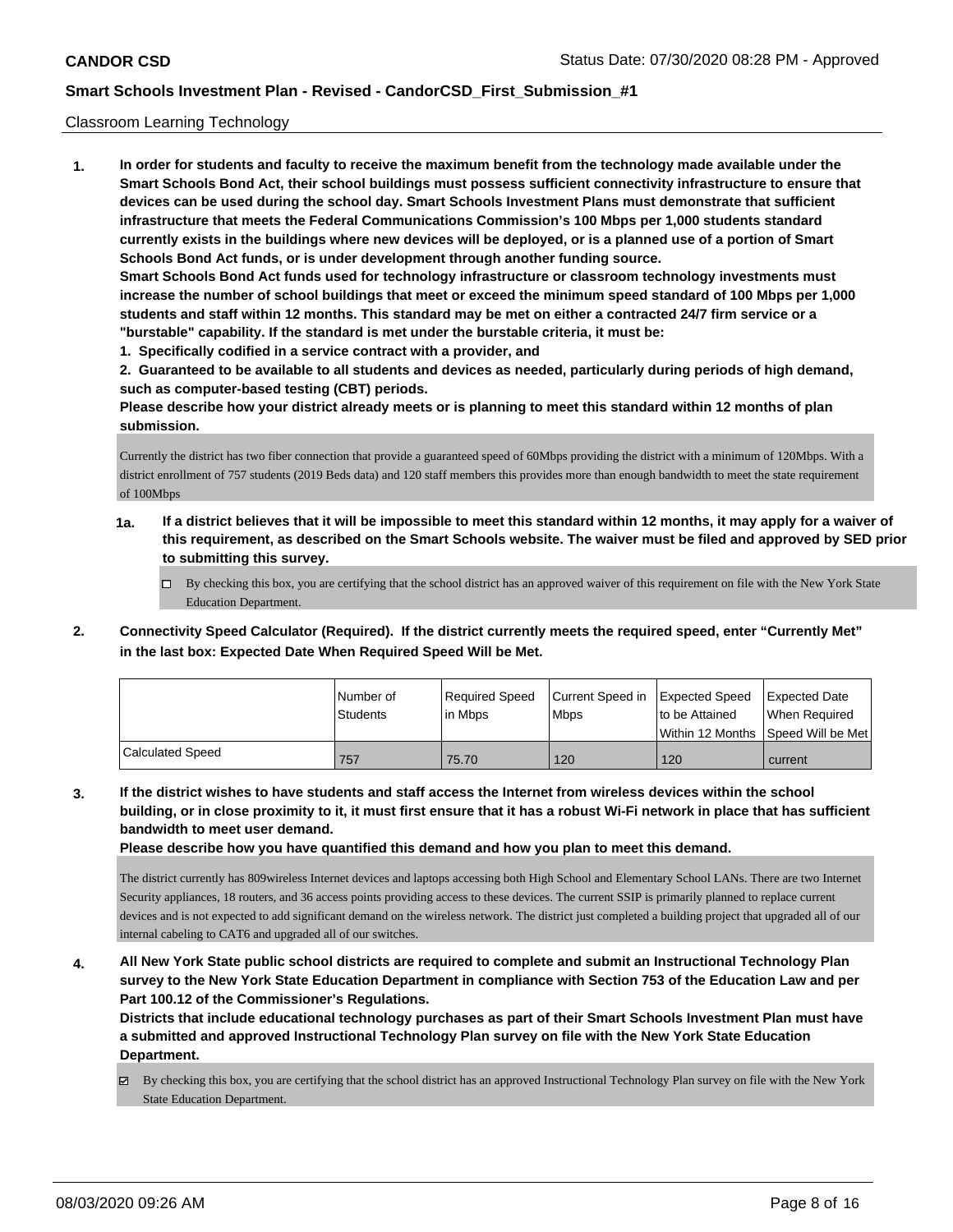### Classroom Learning Technology

### **5. Describe the devices you intend to purchase and their compatibility with existing or planned platforms or systems. Specifically address the adequacy of each facility's electrical, HVAC and other infrastructure necessary to install and support the operation of the planned technology.**

The District adopted GSuite in 2014 and the use of Google tools, including Chromebooks, have increased steadily since then. Beginning in the 2017- 2018 school year students in grades 7-12 were issued Chromebooks to take home and we have been adding devices so that currently students in grades 1-12 all have access to Chromebooks. Our current infrastructure can sustain the 809 wireless devices currently on our network. In addition to student Chromebooks, the District owns approximately 100 iPads of various generations currently on the network. The proposed SSBA money will be utilized to replace existing devices that have reached their end-of-life date and are no longer supported with security updates or technical support . The overall number of devices in the District should not change dramatically, as we currently have enough devices for each student.

The District plans to purchase the newest HP Chromebooks and iPads during the 2020-2021, 2021-2022, 2022-2023, and 2023-2024 school years. Because they are replacing existing devices, we have no concerns with their integration into our current network/HVAC/electrical, or other infrastructure systems.

Photo and video production equipment and Makerspace hardware will augment our existing equipment and can be integrated into current art and technology classrooms as needed. This includes a small mobile Macbook cart that will be compatible with our current infrastructure.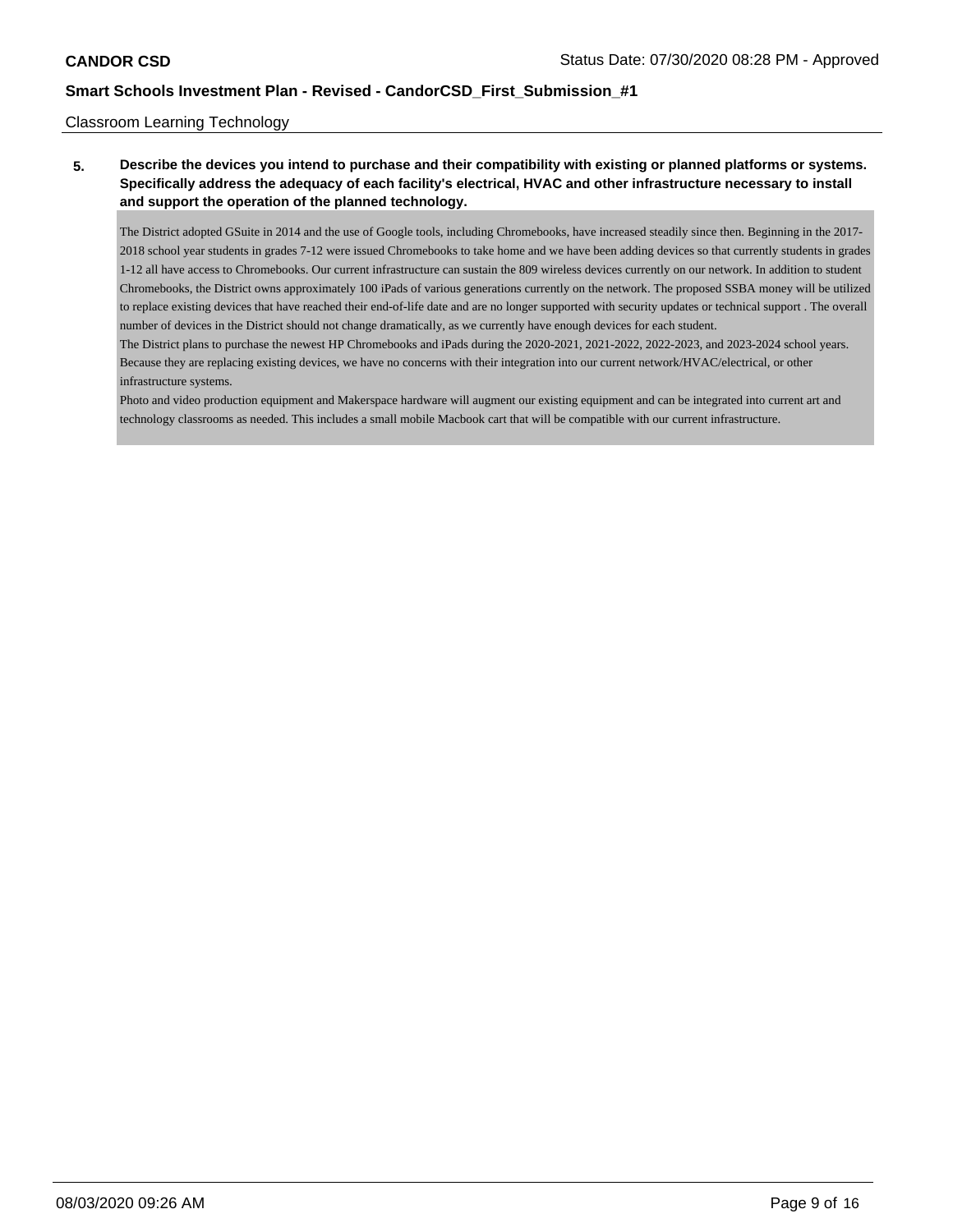### Classroom Learning Technology

- **6. Describe how the proposed technology purchases will:**
	- **> enhance differentiated instruction;**
	- **> expand student learning inside and outside the classroom;**
	- **> benefit students with disabilities and English language learners; and**
	- **> contribute to the reduction of other learning gaps that have been identified within the district.**

**The expectation is that districts will place a priority on addressing the needs of students who struggle to succeed in a rigorous curriculum. Responses in this section should specifically address this concern and align with the district's Instructional Technology Plan (in particular Question 2 of E. Curriculum and Instruction: "Does the district's instructional technology plan address the needs of students with disabilities to ensure equitable access to instruction, materials and assessments?" and Question 3 of the same section: "Does the district's instructional technology plan address the provision of assistive technology specifically for students with disabilities to ensure access to and participation in the general curriculum?")**

**In addition, describe how the district ensures equitable access to instruction, materials and assessments and participation in the general curriculum for both SWD and English Language Learners/Multilingual Learners (ELL/MLL) students.**

The district technology plan recognizes the unique needs and benefits that technology provides to our students with disabilities and is committed to providing them with the technology that will enable them to succeed. Currently our 6:1:1 and 8:1:1 classrooms utilize a variety of tools like iPads with Proloquo app for communication with nonverbal students, Smart TVs, and individual devices for differentiated instruction. In addition, special education teachers have access to Chromebooks or iPads for students based upon their IEPs and 504 Plans.

The District places a priority on providing students with disabilities and English Language Learners the instructional technology that enables them to participate in the general education curriculum. The following technology aids represent examples of how this is accomplished (this is not an exhaustive list):

- 1:1 devices that can be taken home and utilize applications to support their learning.
- Read and Write for Google seamlessly integrates with G-Suite to provides text to speech and speech to text for all students.
- Google Classroom provides access to classroom content in resource room and at home.
- Screencastify/Youtube is used by teachers to record lessons and create review materials for support that can be accessed asynchronously and on demand, during resource time in school and at home.
- Quizlet enables vocabulary practice and content mastery for general education curriculum. As a District, we have purchased several licenses to be used by teachers to create more robust learning resources and provide deeper analytics on how students are interacting with the content that teachers create. Students who have a learning difference that causes trouble with spelling such as dyslexia or writing, such as dysgraphia may, for example, benefit from the Spell feature which targets spelling and listening, as its name might imply. Quizlet contains many different activities specifically targeting the personal gaps in understanding that are individual for each student. The "Learn" tool on this platform is highly effective at this as well.

-Learning Ally (audio books used in general education curriculum)

-IXL Math and IXL English for reinforcement of pre taught skills

-Candor Typing Club - keyboard practice

-G-Suite is used in PBL units to enable students the flexibility to create learning products that align with their interests and learning styles. -Readworks for reading comprehension practice- short story/text read aloud and comprehension questions read aloud at end -Proloquo App with iPad is used with nonverbal students to provide a way for them to communicate.

The district recognizes the unique needs and benefits that technology provides students with disabilities and ELL/MLL learners and is committed to providing them with the technology that will enable them to succeed. We have had great success utilizing both iPads and Chromebooks with integrated text-to-speech and speech-to-text technology to enable all students to participate in the general education curriculum. Additionally, these devices paired with translation services/apps allow ELL students the opportunity to communicate effectively in the classroom. The use of these and

other accessibility apps ensures that we are able to support student 504s and IEPs and differentiate our instruction for all of our students. As a G-Suite school we are able to ensure that students and parents have adequate access to curriculum their own devices through Google Classroom. In addition, apps like Screencastify in conjunction with G-Suite or Schoology allows teachers to develop blended classroom environments which give students the flexibility in how and where they engage with the curriculum. These blended environments also give students the ability to master content at their own pace.

The proposed projects will support teaching and learning by expanding the District's 1:1 initiative and provide more devices for student use. The District Instructional Technology Plan describes the use of G-Suite tools to provide opportunities for students to access learning materials and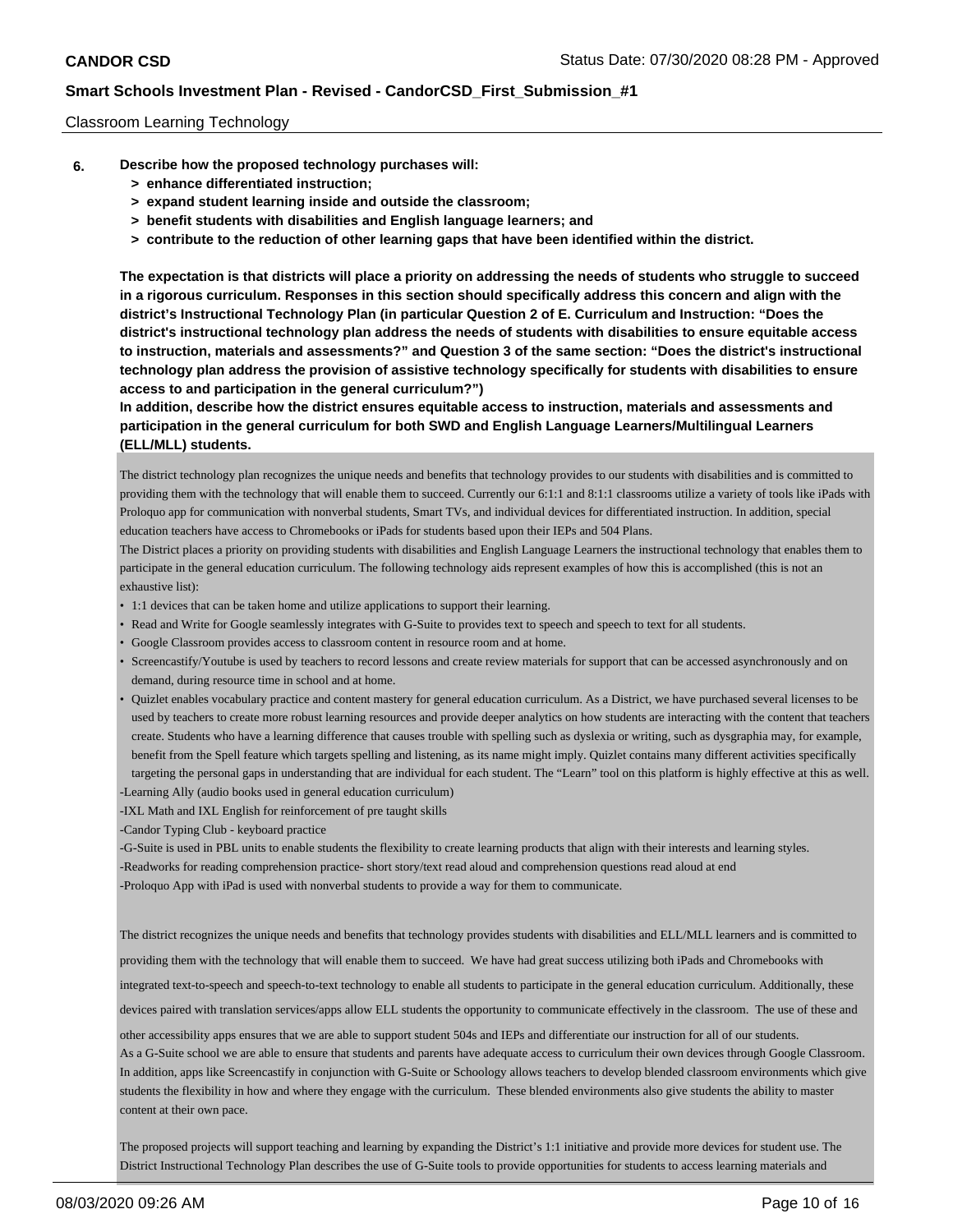### Classroom Learning Technology

collaborate with teams 24/7 while also allowing timely feedback from peers and teachers. The replacement of Chromebooks throughout the District when they reach their end of life date is critical to ensure that the progress the District has made to support technology is sustained. Additionally, the replacement of teacher devices will allow us to ensure that teachers have the tools that they need to connect their classroom with a global audience and collaborate with other teachers in their professional learning communities.

Materials for web design, photo editing, video production, video editing, and maker spaces provide opportunities to engage students in relevant curriculum and allows them to develop skills using industry quality equipment they will need to be college and career ready.

### **7. Where appropriate, describe how the proposed technology purchases will enhance ongoing communication with parents and other stakeholders and help the district facilitate technology-based regional partnerships, including distance learning and other efforts.**

The use of Google Classroom and Schoology throughout the District as our LMS helps to facilitate communication and encourages parents to become part of the school community. Classroom and Schoology allows teachers to enroll parents so that they can receive notifications of what work is assigned each week. The addition of video production equipment will allow students to create promotional videos and stream live events to engage parents and the community.

As a small rural district it is imperative that we offer online courses that we are unable to offer face to face because of limited interest in the District. CCSD has a partnership with Tompkins-Cortland Community College (TC3) along with our regional BOCES to offer college courses that enable many of our students the opportunities to get a head start at college. These distance learning opportunities would be almost impossible without 1:1 devices.

**8. Describe the district's plan to provide professional development to ensure that administrators, teachers and staff can employ the technology purchased to enhance instruction successfully.**

**Note: This response should be aligned and expanded upon in accordance with your district's response to Question 1 of F. Professional Development of your Instructional Technology Plan: "Please provide a summary of professional development offered to teachers and staff, for the time period covered by this plan, to support technology to enhance teaching and learning. Please include topics, audience and method of delivery within your summary."**

The district has had a long commitment to ensuring that technology is not adopted without having a plan for adequate training and professional development (PD). Since becoming a GSuite school in 2014, the District has been dedicated to blending technology integration training with our traditional educational and curriculum professional development. Technology integration is embedded in district-sponsored summer PD as well as our Early Release/superintendent conference days.

Our goal is not to simply replace analog content with digital tools, but to utilize the technology to expand our audience and transform our learning in meaningful ways. During our Early Release/Superintendent conference days we offer opportunities for teachers to learn from each other by sharing technology tools and techniques to learn about the best practices for technology in the classroom. The district is also committed to ensuring one-onone and small group coaching opportunities with our own technology integration specialist who can meet and plan with teachers on their schedule.

The district technology integration specialist also provides one-on-one and group professional development to administration, staff, teachers and students to ensure that technology is utilized in the most effective manner.

**9. Districts must contact one of the SUNY/CUNY teacher preparation programs listed on the document on the left side of the page that supplies the largest number of the district's new teachers to request advice on innovative uses and best practices at the intersection of pedagogy and educational technology.**

By checking this box, you certify that you have contacted the SUNY/CUNY teacher preparation program that supplies the largest number of your new teachers to request advice on these issues.

### **9a. Please enter the name of the SUNY or CUNY Institution that you contacted.**

SUNY Cortland

**9b. Enter the primary Institution phone number.**

607-753-5433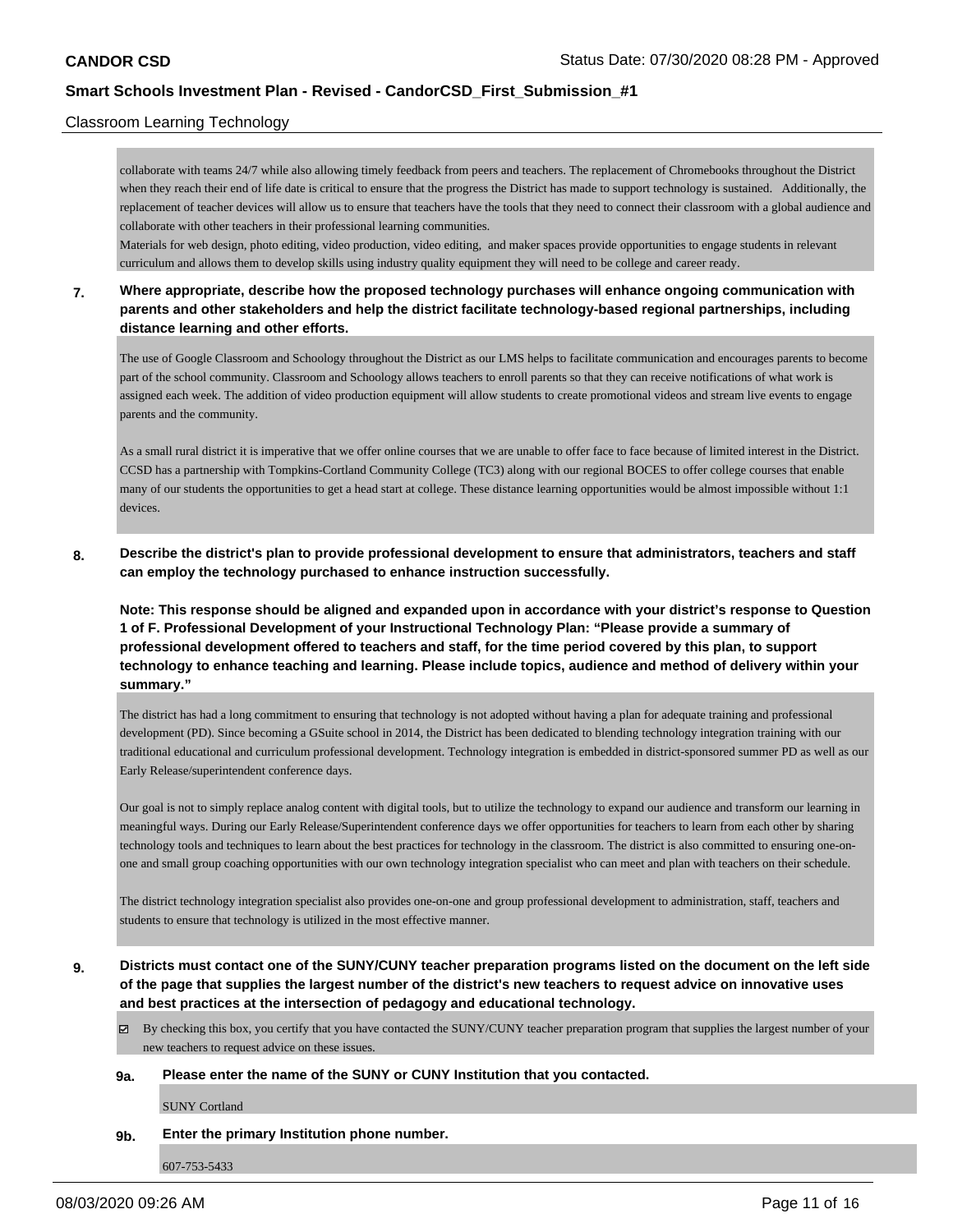Classroom Learning Technology

**9c. Enter the name of the contact person with whom you consulted and/or will be collaborating with on innovative uses of technology and best practices.**

Dr Chris Widdall

**10. To ensure the sustainability of technology purchases made with Smart Schools funds, districts must demonstrate a long-term plan to maintain and replace technology purchases supported by Smart Schools Bond Act funds. This sustainability plan shall demonstrate a district's capacity to support recurring costs of use that are ineligible for Smart Schools Bond Act funding such as device maintenance, technical support, Internet and wireless fees, maintenance of hotspots, staff professional development, building maintenance and the replacement of incidental items. Further, such a sustainability plan shall include a long-term plan for the replacement of purchased devices and equipment at the end of their useful life with other funding sources.**

By checking this box, you certify that the district has a sustainability plan as described above.

**11. Districts must ensure that devices purchased with Smart Schools Bond funds will be distributed, prepared for use, maintained and supported appropriately. Districts must maintain detailed device inventories in accordance with generally accepted accounting principles.**

By checking this box, you certify that the district has a distribution and inventory management plan and system in place.

**12. Please detail the type, quantity, per unit cost and total cost of the eligible items under each sub-category.**

| Select the allowable expenditure<br>type.<br>Repeat to add another item under<br>each type. | Item to be Purchased                                                                                | Quantity       | Cost per Item | <b>Total Cost</b> |
|---------------------------------------------------------------------------------------------|-----------------------------------------------------------------------------------------------------|----------------|---------------|-------------------|
| <b>Laptop Computers</b>                                                                     | HP SB Chromebook 11A G6 EE 11.6                                                                     | 800            | 200.00        | 160,000.00        |
| <b>Laptop Computers</b>                                                                     | HP Chromebook 14 G5 - 14                                                                            | 100            | 250.00        | 25,000.00         |
| <b>Laptop Computers</b>                                                                     | Lenovo IdeaPad V330-14IKB Core i5-<br>7200U 2.5GHz 8GB 256GB SSD ac<br>BT FR WC 14                  | 50             | 640.00        | 32,000.00         |
| <b>Laptop Computers</b>                                                                     | 1.4GHz Quad-Core Processor with<br>Turbo Boost up to 3.9GHz 128GB<br>Storage Touch Bar and Touch ID | 25             | 1,200.00      | 30,000.00         |
| <b>Tablet Computers</b>                                                                     | iPad 10.2inch 32 gb wifi                                                                            | 100            | 299.00        | 29,900.00         |
| <b>Desktop Computers</b>                                                                    | Dell OptiPlex 5060 3GHz Core i5 8GB<br>RAM 500GB hard drive                                         | 50             | 740.00        | 37,000.00         |
| <b>Other Costs</b>                                                                          | Tripp Lite AC Charging Cart Storage<br>Station 21 Port Chromebook Laptop<br><b>Tablet</b>           | 10             | 965.00        | 9,650.00          |
| <b>Other Costs</b>                                                                          | Epson BrightLink 695wi Interactive<br>Projector                                                     | 6              | 2,290.00      | 13,740.00         |
| <b>Other Costs</b>                                                                          | Brenthaven Edge Headphones                                                                          | 500            | 15.00         | 7,500.00          |
| <b>Other Costs</b>                                                                          | <b>Bretford Locking Charging Stations 10</b><br><b>Bay</b>                                          | $\overline{2}$ | 3,622.00      | 7,244.00          |
| <b>Other Costs</b>                                                                          | Panasonic 4K Video Reocrder<br><b>WFX991K</b>                                                       | $\overline{2}$ | 998.00        | 1,996.00          |
| <b>Other Costs</b>                                                                          | Rodeo VideoMic Pro Microphone                                                                       | $\overline{2}$ | 229.00        | 458.00            |
| <b>Other Costs</b>                                                                          | <b>Littlebits Pro Library</b>                                                                       | 1              | 5,000.00      | 5,000.00          |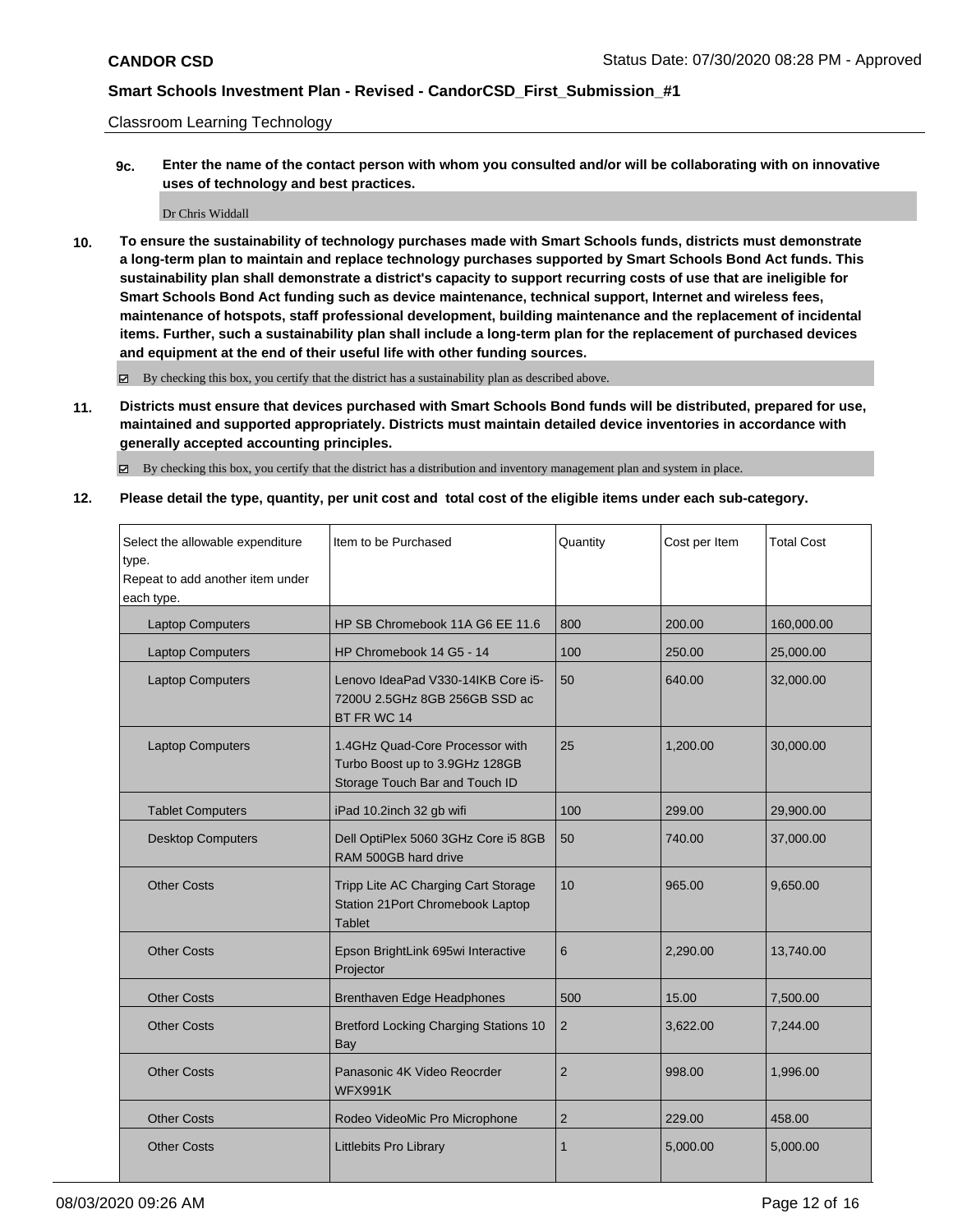Classroom Learning Technology

| Select the allowable expenditure | I Item to be Purchased            | Quantity | Cost per Item | <b>Total Cost</b> |
|----------------------------------|-----------------------------------|----------|---------------|-------------------|
| type.                            |                                   |          |               |                   |
| Repeat to add another item under |                                   |          |               |                   |
| each type.                       |                                   |          |               |                   |
| <b>Other Costs</b>               | Littlebits Workshop Pack          |          | 2,000.00      | 2,000.00          |
| <b>Other Costs</b>               | Lego Mindstorm EV3 Core Set       | 5        | 412.00        | 2,060.00          |
| <b>Other Costs</b>               | Lego Mindstorm EV3 Expansion Pack | l 5      | 110.00        | 550.00            |
|                                  |                                   | 1,659    | 18,970.00     | 364,098           |

### **13. Final 2014-15 BEDS Enrollment to calculate Nonpublic Sharing Requirement (no changes allowed.)**

|            | l Public Enrollment | l Nonpublic Enrollment | <b>Total Enrollment</b> | Nonpublic<br>l Percentage |
|------------|---------------------|------------------------|-------------------------|---------------------------|
| Enrollment | 748                 |                        | 748.00                  | 0.00                      |

### **14. If you are submitting an allocation for Classroom Learning Technology complete this table.**

|                          | Public School Sub-Allocation | <b>Estimated Nonpublic Loan</b><br>Amount<br>(Based on Percentage Above) | <b>Estimated Total Public and</b><br>Nonpublic Sub-Allocation |
|--------------------------|------------------------------|--------------------------------------------------------------------------|---------------------------------------------------------------|
| Interactive Whiteboards  | 0.00                         | 0.00                                                                     | 0.00                                                          |
| <b>Computer Servers</b>  | 0.00                         | 0.00                                                                     | 0.00                                                          |
| <b>Desktop Computers</b> | 37,000.00                    | 0.00                                                                     | 37,000.00                                                     |
| <b>Laptop Computers</b>  | 247,000.00                   | 0.00                                                                     | 247,000.00                                                    |
| <b>Tablet Computers</b>  | 29,900.00                    | 0.00                                                                     | 29,900.00                                                     |
| <b>Other Costs</b>       | 50,198.00                    | 0.00                                                                     | 50,198.00                                                     |
| Totals:                  | 364,098.00                   | 0                                                                        | 364,098                                                       |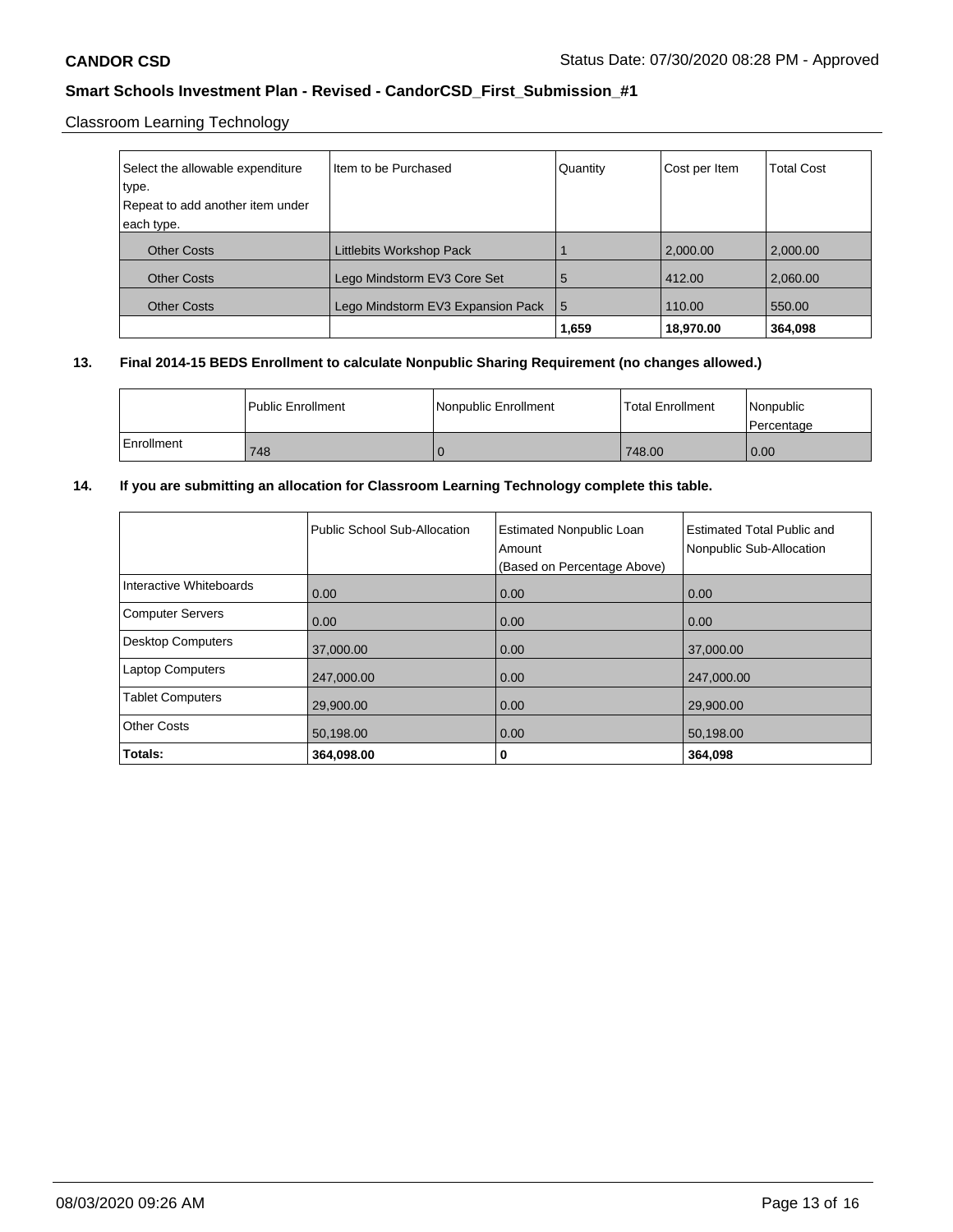### Pre-Kindergarten Classrooms

**1. Provide information regarding how and where the district is currently serving pre-kindergarten students and justify the need for additional space with enrollment projections over 3 years.**

(No Response)

- **2. Describe the district's plan to construct, enhance or modernize education facilities to accommodate prekindergarten programs. Such plans must include:**
	- **Specific descriptions of what the district intends to do to each space;**
	- **An affirmation that new pre-kindergarten classrooms will contain a minimum of 900 square feet per classroom;**
	- **The number of classrooms involved;**
	- **The approximate construction costs per classroom; and**
	- **Confirmation that the space is district-owned or has a long-term lease that exceeds the probable useful life of the improvements.**

(No Response)

**3. Smart Schools Bond Act funds may only be used for capital construction costs. Describe the type and amount of additional funds that will be required to support ineligible ongoing costs (e.g. instruction, supplies) associated with any additional pre-kindergarten classrooms that the district plans to add.**

(No Response)

**4. All plans and specifications for the erection, repair, enlargement or remodeling of school buildings in any public school district in the State must be reviewed and approved by the Commissioner. Districts that plan capital projects using their Smart Schools Bond Act funds will undergo a Preliminary Review Process by the Office of Facilities Planning.**

**Please indicate on a separate row each project number given to you by the Office of Facilities Planning.**

| Project Number |  |
|----------------|--|
| (No Response)  |  |
|                |  |

**5. Please detail the type, quantity, per unit cost and total cost of the eligible items under each sub-category.**

| Select the allowable expenditure | Item to be purchased | Quantity      | Cost per Item | <b>Total Cost</b> |
|----------------------------------|----------------------|---------------|---------------|-------------------|
| type.                            |                      |               |               |                   |
| Repeat to add another item under |                      |               |               |                   |
| each type.                       |                      |               |               |                   |
| (No Response)                    | (No Response)        | (No Response) | (No Response) | 0.00              |
|                                  |                      | υ             | 0.00          |                   |

**6. If you have made an allocation for Pre-Kindergarten Classrooms, complete this table. Note that the calculated Total at the bottom of the table must equal the Total allocation for this category that you entered in the SSIP Overview overall budget.**

|                                          | Sub-Allocation |
|------------------------------------------|----------------|
| Construct Pre-K Classrooms               | (No Response)  |
| Enhance/Modernize Educational Facilities | (No Response)  |
| <b>Other Costs</b>                       | (No Response)  |
| Totals:                                  | 0.00           |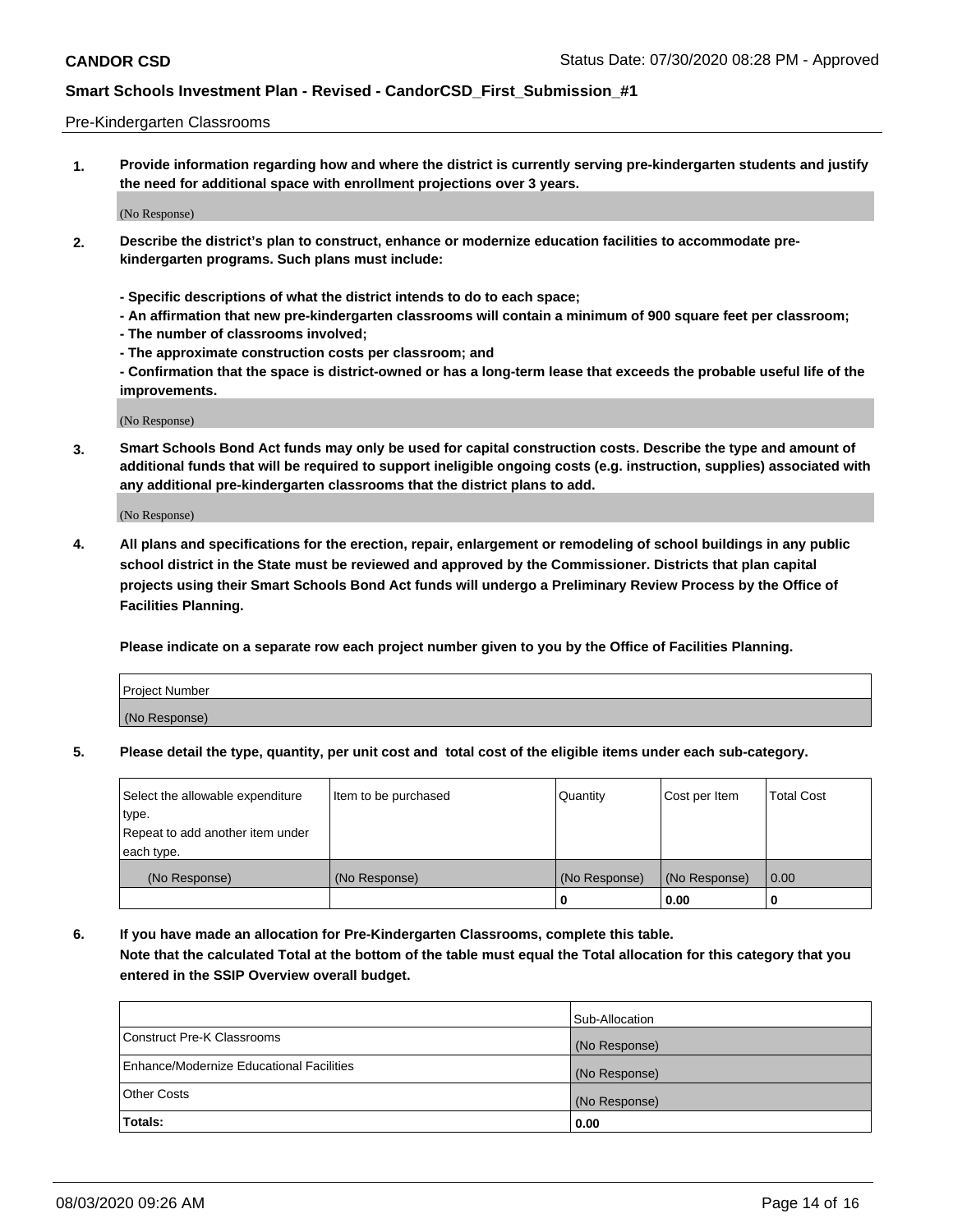Replace Transportable Classrooms

**1. Describe the district's plan to construct, enhance or modernize education facilities to provide high-quality instructional space by replacing transportable classrooms.**

(No Response)

**2. All plans and specifications for the erection, repair, enlargement or remodeling of school buildings in any public school district in the State must be reviewed and approved by the Commissioner. Districts that plan capital projects using their Smart Schools Bond Act funds will undergo a Preliminary Review Process by the Office of Facilities Planning.**

**Please indicate on a separate row each project number given to you by the Office of Facilities Planning.**

| Project Number |  |
|----------------|--|
|                |  |
|                |  |
|                |  |
| (No Response)  |  |
|                |  |
|                |  |

**3. For large projects that seek to blend Smart Schools Bond Act dollars with other funds, please note that Smart Schools Bond Act funds can be allocated on a pro rata basis depending on the number of new classrooms built that directly replace transportable classroom units.**

**If a district seeks to blend Smart Schools Bond Act dollars with other funds describe below what other funds are being used and what portion of the money will be Smart Schools Bond Act funds.**

(No Response)

**4. Please detail the type, quantity, per unit cost and total cost of the eligible items under each sub-category.**

| Select the allowable expenditure | Item to be purchased | Quantity      | Cost per Item | Total Cost |
|----------------------------------|----------------------|---------------|---------------|------------|
| ∣type.                           |                      |               |               |            |
| Repeat to add another item under |                      |               |               |            |
| each type.                       |                      |               |               |            |
| (No Response)                    | (No Response)        | (No Response) | (No Response) | 0.00       |
|                                  |                      | u             | 0.00          |            |

**5. If you have made an allocation for Replace Transportable Classrooms, complete this table. Note that the calculated Total at the bottom of the table must equal the Total allocation for this category that you entered in the SSIP Overview overall budget.**

|                                                | Sub-Allocation |
|------------------------------------------------|----------------|
| Construct New Instructional Space              | (No Response)  |
| Enhance/Modernize Existing Instructional Space | (No Response)  |
| Other Costs                                    | (No Response)  |
| Totals:                                        | 0.00           |